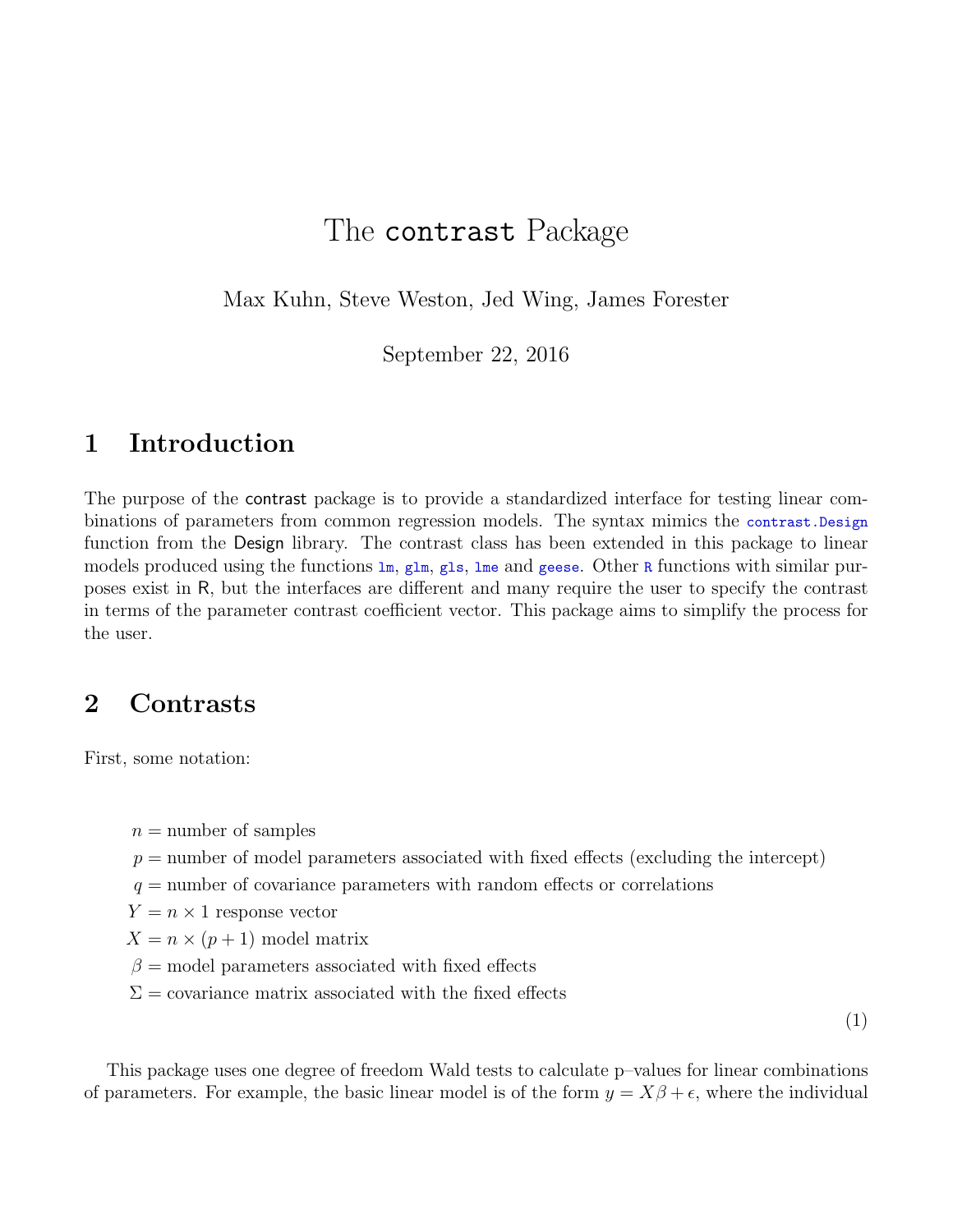errors are assumed to be iid  $N(0, \sigma^2)$ . Ordinary least squares provides us with estimates  $\hat{\beta}$ ,  $\hat{\sigma}^2$  and  $\hat{\Sigma}$ . Given a  $(p+1) \times 1$  vector of constants, c, we can estimate a linear combination of parameters  $\lambda = c'\beta$  by substituting the estimated parameter vectors:  $\hat{\lambda} = c'\hat{\beta}$ . Using basic linear algebra,  $Var[\lambda] = c'\Sigma c$ . The statistic generated for contrasts is

<span id="page-1-1"></span>
$$
S = \frac{c'\hat{\beta}}{\sqrt{c'\hat{\Sigma}c}}\tag{2}
$$

For linear models with normal errors,  $S \sim T_{n-p-1}$  and there is no uncertainty about the distribution of the test statistic and the degrees of freedom. In other cases, this is not true. Asymptotics come into play for several models and there is some ambiguity as to whether a  $t$  or normal distribution should be used to compute p–values (See Harrell, 2001, Section 9,2 for a discussion). We follow the conventions of each package:  $g1m$ ,  $g1s$  and  $1me$  models use a t distribution and a normal distribution is used for gee models. For models where there are extra covariance or correlation parameters, we again follow the lead of the package. For gls model, the degrees of freedom are  $n - p$ , while in lme models, it is  $n - p - q$ .

The remainder of this document shows two examples and how the contrast function can be applied to different models.

#### 2.1 Linear Models

As an example, a gene expression experiment was run to assess the effect of a compound under two different diets: high fat and low fat. The main comparisons of interest are the difference between the treated and untreated groups within a diet. The interaction effect was a secondary hypothesis. For illustration, we only include the expression value of one of the genes.

A summary of the design is given in Table [1.](#page-1-0)

<span id="page-1-0"></span>Table 1: A summary of the diet experimental design

| Diet     | Group     | Freq |
|----------|-----------|------|
| high fat | treatment | 6    |
| low fat  | treatment | 6    |
| high fat | vehicle   | 6    |
| low fat  | vehicle   | 6    |

The study design was a two–way factorial with  $n = 24$ . The cell means can be labeled as in Table [2.](#page-2-0)

The reference cell used by R is cell  $D$ , the treated samples on a high fat diet.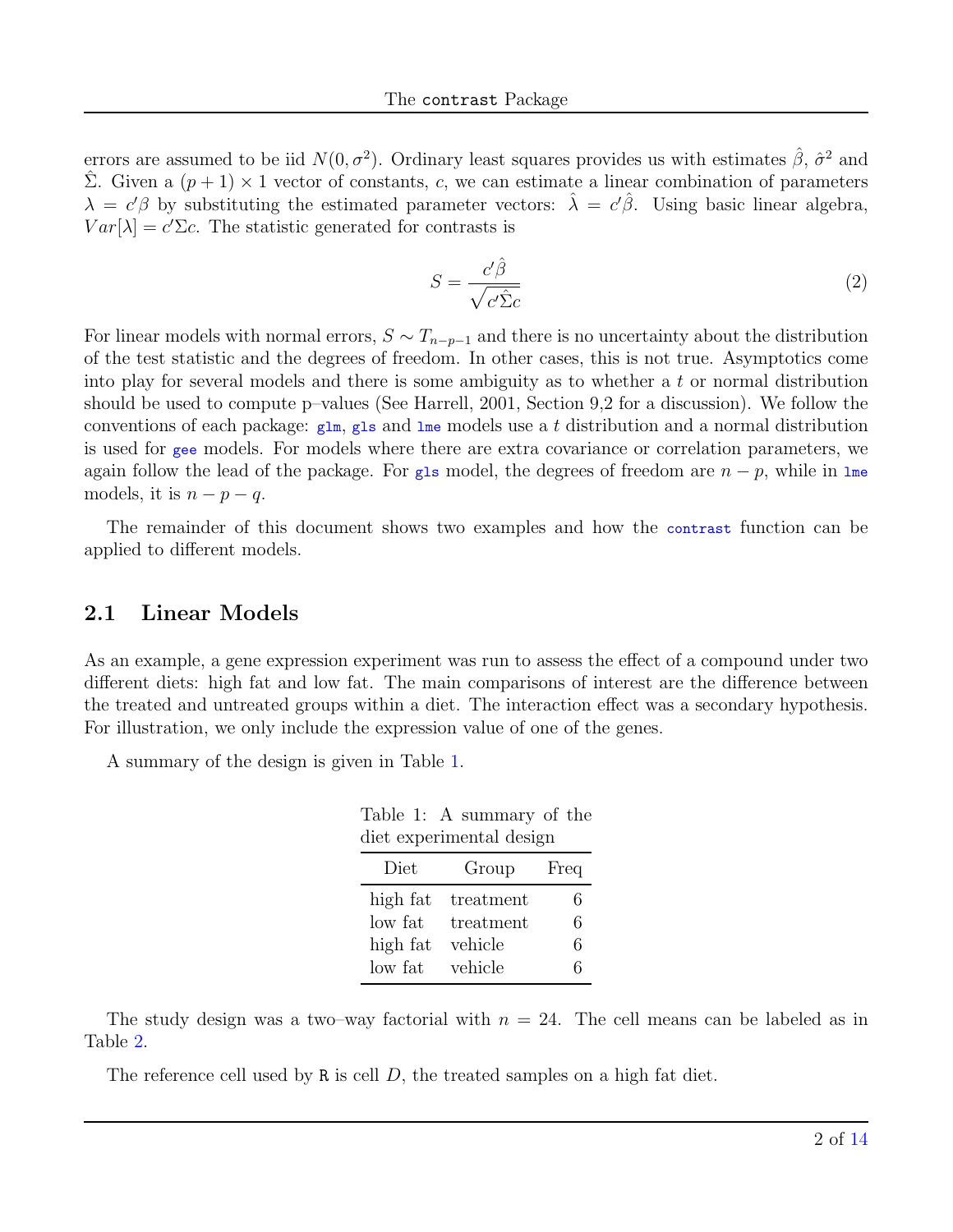

Figure 1: An interaction plot for the diet gene expression experiment

<span id="page-2-0"></span>

| Table 2: The cells of the diet exper- |
|---------------------------------------|
| imental design                        |
| Diet                                  |

<span id="page-2-1"></span>

|          |               | Low Fat High Fat |
|----------|---------------|------------------|
| Vehicle  | А             | В                |
| Compound | $\mathcal{L}$ | $\prime$         |

The model used is

log Expression<sub>2</sub> = 
$$
\beta_0
$$
  
+  $\beta_1$ Vehicle Group  
+  $\beta_2$ Low Fat Diet  
+  $\beta_3$ Low Fat Diet and Vehicle Group (3)

so that  $p = 3$ . Substituting the appropriate coefficients into each cell produces the parameters in Table [3.](#page-3-0)

This means that

- $\bullet$   $\beta_2$  tests for diet effect in the treated samples  $(C-D)$
- $\beta_1$  tests for a compounds effect in the high fat diet samples  $(B D)$

Fitting the model specified by  $(3)$  using  $1m$ :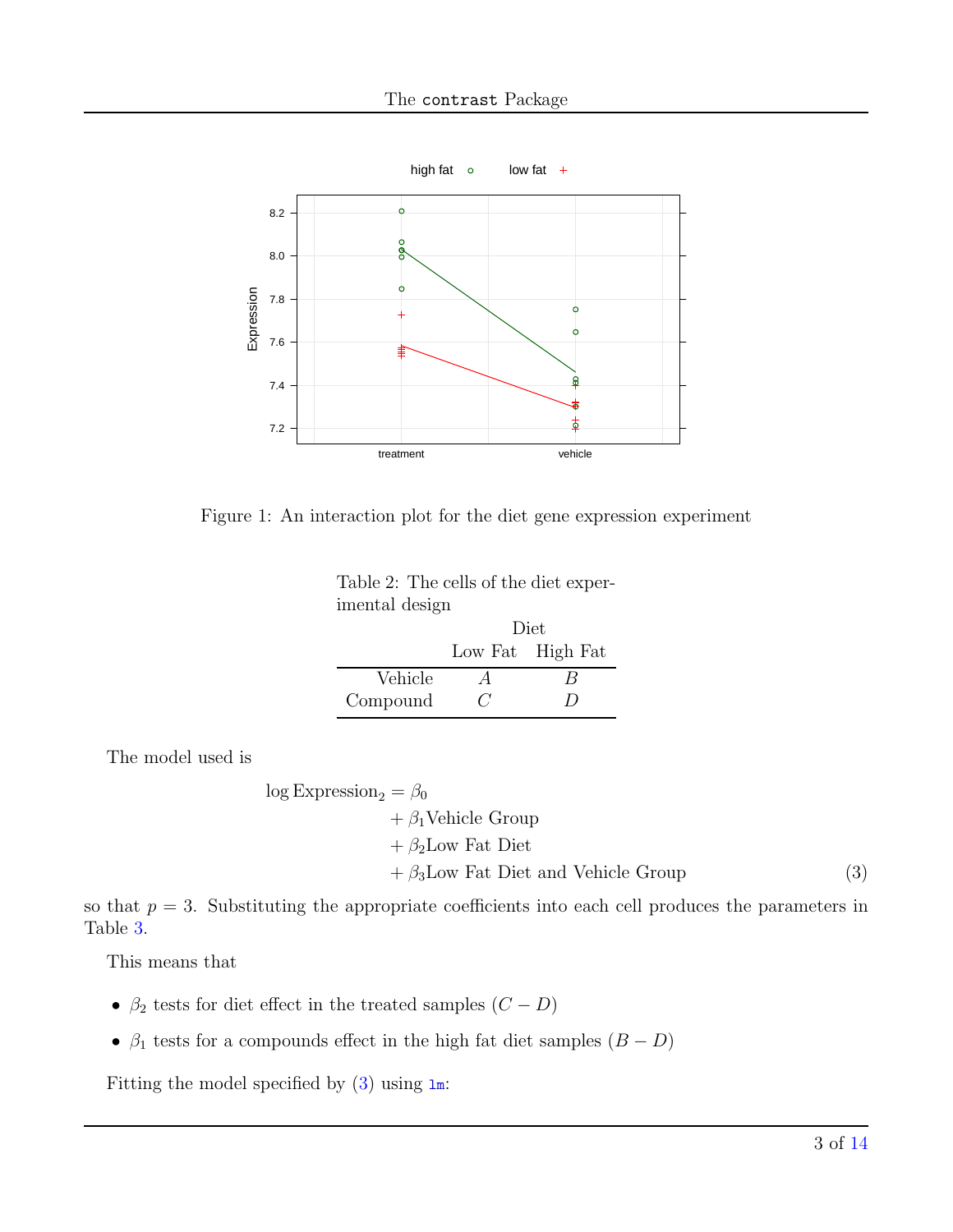<span id="page-3-0"></span>

|                     | Table 3: The parameter structure of the diet |  |  |
|---------------------|----------------------------------------------|--|--|
| experimental design |                                              |  |  |

|          | Diet                                            |                     |
|----------|-------------------------------------------------|---------------------|
|          | Low Fat                                         | High Fat            |
|          | Vehicle $\beta_0 + \beta_1 + \beta_2 + \beta_3$ | $\beta_0 + \beta_1$ |
| Compound | $\beta_0 + \beta_2$                             |                     |

```
> lmFit1 <- lm(expression ~ (group + diet)^2, data = example1)
> summary(lmFit1)
Ca11:lm(formula = expression " (group + diet)^2, data = example1)Residuals:
    Min 1Q Median 3Q Max
-0.24517 -0.04667 -0.01450 0.02754 0.29283
Coefficients:
                      Estimate Std. Error t value Pr(>|t|)
(Intercept) 8.03083 0.05218 153.903 < 2e-16 ***
groupvehicle -0.56867 0.07380 -7.706 2.07e-07 ***
dietlow fat -0.44633 0.07380 -6.048 6.52e-06 ***
groupvehicle:dietlow fat 0.28150 0.10436 2.697 0.0139 *
---
Signif. codes: 0 '***' 0.001 '**' 0.01 '*' 0.05 '.' 0.1 ' ' 1
Residual standard error: 0.1278 on 20 degrees of freedom
Multiple R-squared: 0.8447, Adjusted R-squared: 0.8215
F-statistic: 36.27 on 3 and 20 DF, p-value: 2.79e-08
```
To test the treatment effect in the high fat diet,  $D - B = -\beta_1$ . This coefficient and hypothesis test for the difference between treated and un–treated in the high fat diet group is in the row labeled as groupvehicle in the output of summary.lm.

To compare the compound data and the vehicle data in the low fat diet group, Tables [2](#page-2-0) and [3](#page-3-0) can be used:

$$
C - A = \beta_0 + \beta_2 - (\beta_0 + \beta_1 + \beta_2 + \beta_3) = -\beta_1 - \beta_3
$$

This hypothesis translates to testing  $\beta_1 + \beta_3 = 0$ , or a contrast using  $c = (0, 1, 0, 1)$ . To get the results of the difference between treated and un–treated in the low fat diet group, we (finally) use the contrast function:

```
> highFatDiff <- contrast(lmFit1,
                          list(diet = "low fat", group = "vehicle"),
```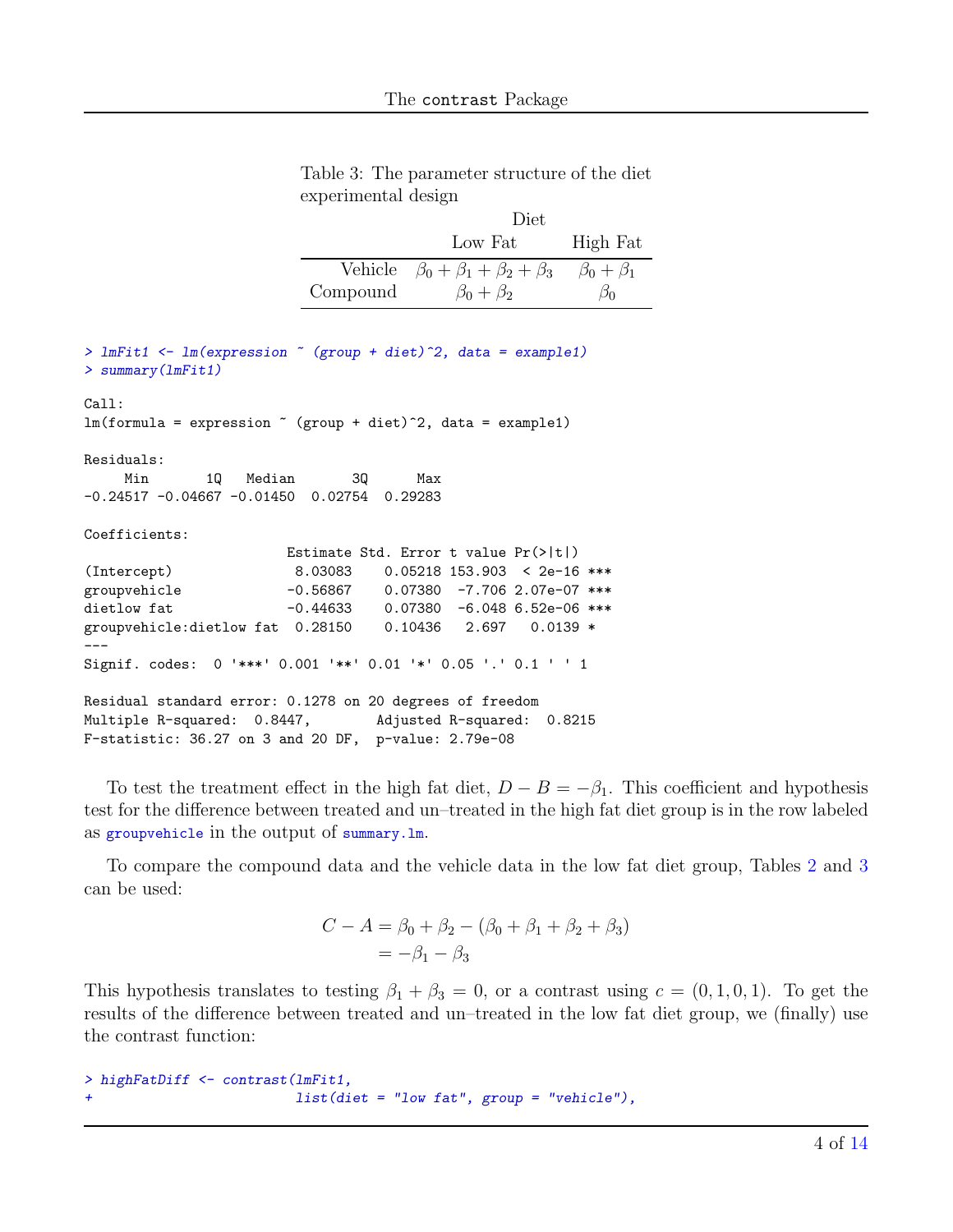```
list(diet = "low fat", group = "treatment"))> print(highFatDiff, X = TRUE)
lm model parameter contrast
  Contrast S.E. Lower Upper t df Pr(>|t|)
-0.2871667 0.07379549 -0.4411014 -0.133232 -3.89 20 9e-04
Contrast coefficients:
(Intercept) groupvehicle dietlow fat groupvehicle:dietlow fat
         0 1 0 1
```
While the effect of treatment is significantly different when compared to vehicle for both diets, the difference is more pronounced in the high fat diet.

Alternatively, both test can be done in the same call to contrast:

```
> eachTrmtEffect <- contrast(lmFit1,
+ list(diet = levels(example1$diet), group = "vehicle"),
                      list(diet = levels(example1$diet), group = "treatment"))> print(eachTrmtEffect, X = TRUE)
lm model parameter contrast
  Contrast S.E. Lower Upper t df Pr(>|t|)
-0.5686667 0.07379549 -0.7226014 -0.414732 -7.71 20 0e+00
-0.2871667 0.07379549 -0.4411014 -0.133232 -3.89 20 9e-04
Contrast coefficients:
(Intercept) groupvehicle dietlow fat groupvehicle:dietlow fat
        0 1 0 0 0
        0 1 0 1
```
Also, we can use the type argument to compute a single treatment effect averaging over the levels of the other factor:

```
> meanTrmtEffect <- contrast(lmFit1,
+ list(diet = levels(example1$diet), group = "vehicle"),
+ list(diet = levels(example1$diet), group = "treatment"),
                      type = "average")> print(meanTrmtEffect, X = TRUE)
lm model parameter contrast
  Contrast S.E. Lower Upper t df Pr(>|t|)
1 -0.4279167 0.05218129 -0.5367649 -0.3190684 -8.2 20 0
Contrast coefficients:
 (Intercept) groupvehicle dietlow fat groupvehicle:dietlow fat
1 0 0.5
```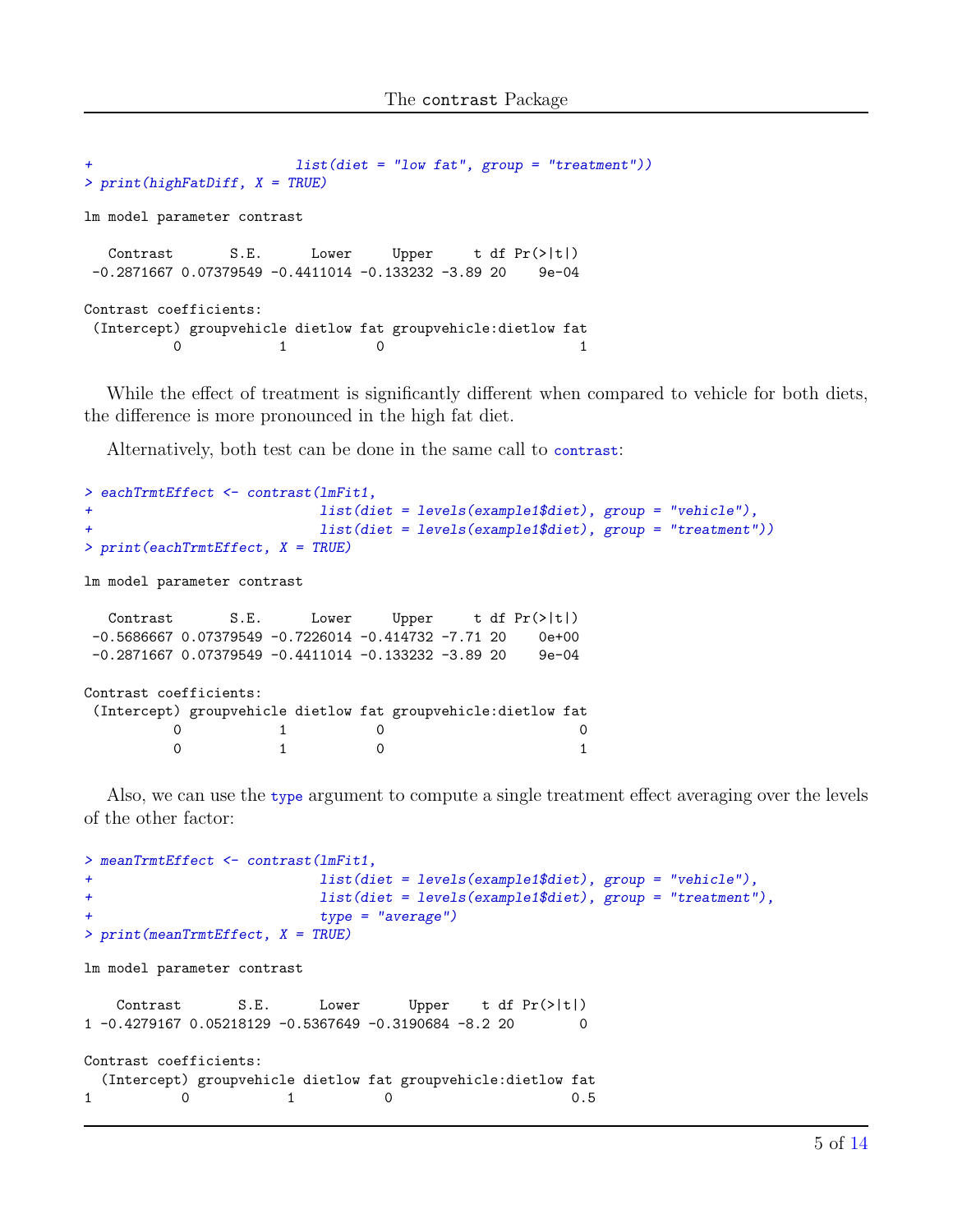Additionally, for ordinary linear regression models, there is an option to use sandwich estimates for the covariance matrix of the parameters. See the [sandwich](http://cran.r-project.org/src/contrib/Descriptions/sandwich.html) package for more details. Going back to our comparison of treated versus control in low fat samples, we can use the HC3 estimate in the contrast.

```
> highFatDiffSAND <- contrast(lmFit1,
+ list(diet = "low fat", group = "vehicle"),
+ list(diet = "low fat", group = "treatment"),
                        covType = "HCS")> print(highFatDiffSAND)
lm model parameter contrast
  Contrast S.E. Lower Upper t df Pr(>|t|)
-0.2871667 0.04467878 -0.380365 -0.1939684 -6.43 20 0
The HC3 covariance estimator was used.
```
The t–statistic associated with the sandwich estimate is -6.427 versus -3.891 using the traditional estimate of the covariance matrix.

### 2.2 Generalized Linear Model

In this class of models, the distributional assumptions are expanded beyond the normal distribution to the general exponential family. Also, these models are linear in the sense that they are linear on a specified scale. The link function, denoted as  $\eta$ , is a function that defines how the linear predictor,  $x'\beta$ , enters the model. While there are several approaches to testing for statistical differences between models, such as the likelihood ratio or score tests, the Wald test is another method for assessing the statistical significance of linear combinations of model parameters. The basic Wald– type test uses the familiar statistic [2](#page-1-1) to evaluate hypotheses. The distributional properties are exact for the normal distribution and asymptotically valid for other distributions in the exponential family. There are some issues with the Wald test (see Hauck and Donner, 1977). Whenever possible, likelihood ratio or score statistics are preferred, but these tests cannot handle some types of hypotheses, in which case the Wald test can be used.

For the previous example, it is customary to log transform gene expression data using a base of 2, we can illustrate contrasts in generalized linear models using the log (base e) link. In this case, the actual model being fit is  $\exp(x'\beta)$ .

```
> glmFit1 <- glm(2^expression ~ (group + diet)^2,
+ data = example1,
+ family = gaussian(link = "log"))
> summary(glmFit1)
```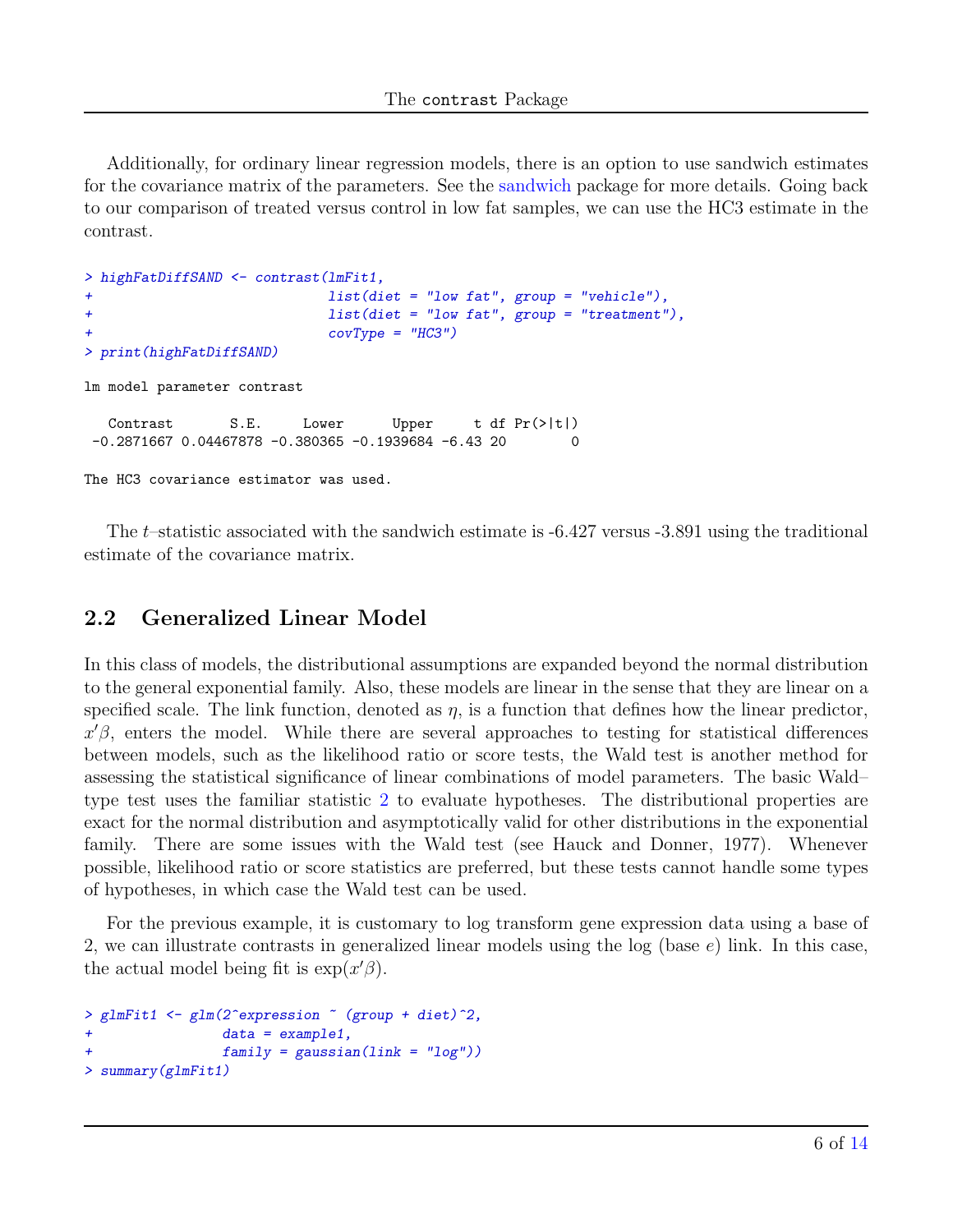```
Call:
glm(formula = 2<sup>-</sup>expression \tilde{ } (group + diet)\hat{ }2, family = gaussian(link = "log"),
   data = example1)Deviance Residuals:
   Min 1Q Median 3Q Max
-31.518 -6.363 -2.117 3.401 38.181Coefficients:
                     Estimate Std. Error t value Pr(>|t|)
(Intercept) 5.56925 0.02766 201.364 < 2e-16 ***
groupvehicle -0.38839 0.04928 -7.882 1.47e-07 ***
dietlow fat -0.31104 0.04680 -6.647 1.80e-06 ***
groupvehicle:dietlow fat 0.18929 0.07730 2.449 0.0237 *
---
Signif. codes: 0 '***' 0.001 '**' 0.01 '*' 0.05 '.' 0.1 ' ' 1
(Dispersion parameter for gaussian family taken to be 315.6268)
   Null deviance: 43574.7 on 23 degrees of freedom
Residual deviance: 6312.5 on 20 degrees of freedom
AIC: 211.84
Number of Fisher Scoring iterations: 4
> highFatDiff <- contrast(glmFit1,
+ list(diet = "low fat", group = "vehicle"),
+ list(diet = "low fat", group = "treatment"))
> print(highFatDiff, X = TRUE)
glm model parameter contrast
  Contrast S.E. Lower Upper t df Pr(>|t|)
 -0.1990949 0.05955574 -0.323326 -0.07486377 -3.34 20 0.0032
Contrast coefficients:
 (Intercept) groupvehicle dietlow fat groupvehicle:dietlow fat
         0 1 0 1
```
The coefficients and p–values are not wildly different given that the scale is slightly different (i.e.  $log_2$  versus  $log_e$ ).

#### 2.3 Generalized Least Squares

In a second gene expression example, stem cells were differentiated using a set of factors (such as media types, cell spreads etc.). These factors were collapsed into a single cell environment configurations variable. The cell lines were assays over three days. Two of the configurations were only run on the first day and the other two were assays at baseline.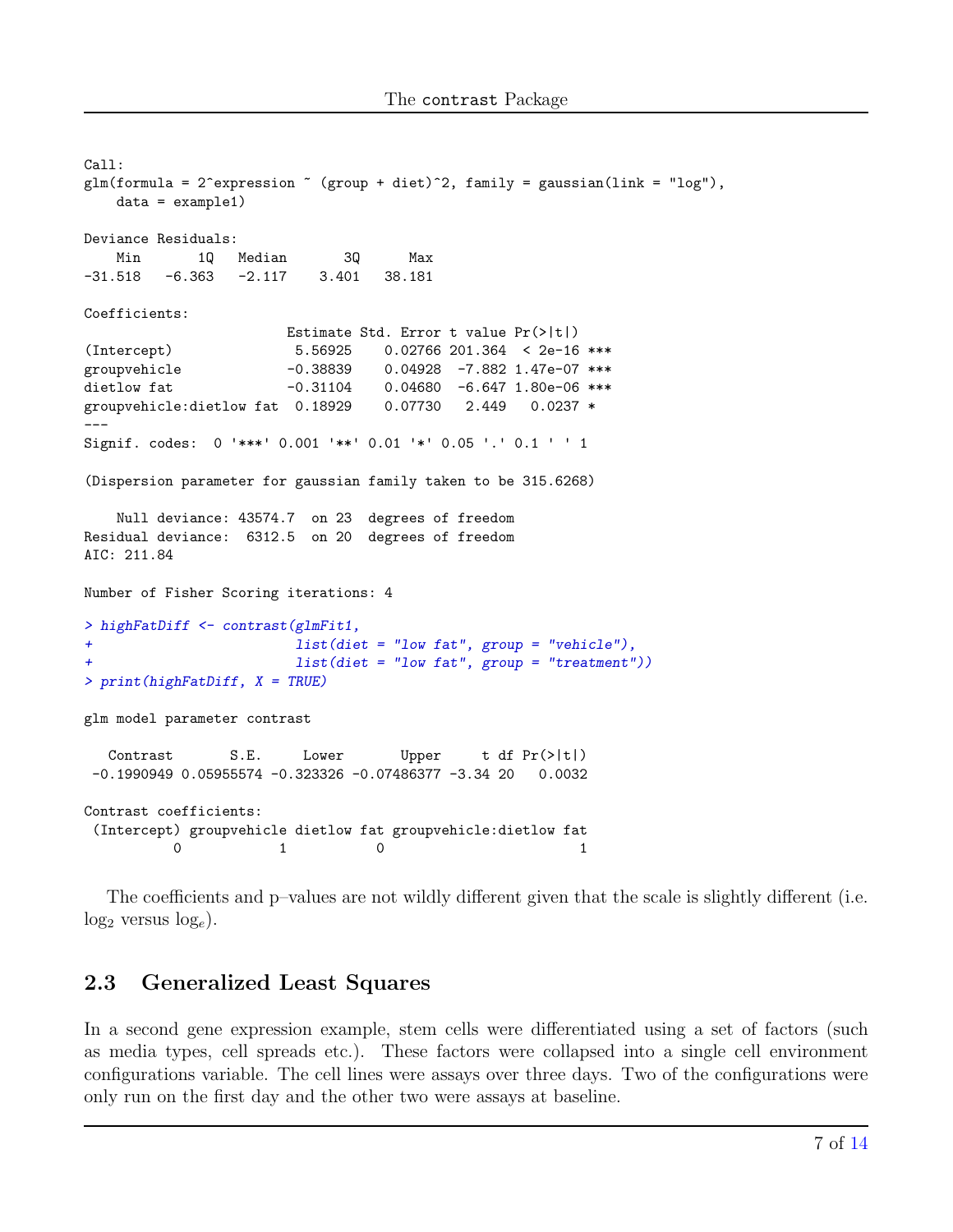To get the materials, three donors provided materials. These donors provided (almost) equal replication across the two experimental factors (day and configuration). Table [4](#page-7-0) shows a summary of the design.

| Day            |               | Configuration Number of Donors |
|----------------|---------------|--------------------------------|
| 1              | А             | 3                              |
| $\overline{2}$ | A             |                                |
| 4              | A             |                                |
| 1              | В             | 3                              |
| $\overline{2}$ | В             |                                |
| 4              | В             |                                |
| 1              | $\mathcal{C}$ | 3                              |
| $\overline{2}$ | $\bigcap$     | 2                              |
| 4              | $\cap$        | 3                              |
| 1              | I)            | 3                              |
| 2              | I)            | 3                              |
|                |               | 3                              |

<span id="page-7-0"></span>Table 4: A summary of the stem cell experimental design

The one of the goal of this experiment was to assess pre–specified differences in the configuration at each time point. For example, the differences between configurations A and B at day one is of interest. Also, the differences between configurations C and D at each time points were important.

Since there are missing cells in the design, it is not a complete two–way factorial. One way to analyze this experiment is to further collapse the time and configuration data into a single variable and then specify each comparison using this factor.

For example:

```
> example2$group <- factor(paste(example2$day, ":", example2$config, sep = ""))
> print(table(example2$group))
1:A 1:B 1:C 1:D 2:C 2:D 4:C 4:D
  3 3 3 3 2 3 3 3
```
Using this new factor, we fit a linear model to this one–way design. We should account for the possible within–donor correlation. A generalized least square fit can do this, where we specify a correlation structure for the residuals. A compound–symmetry (a.k.a. exchangeable) correlation structure assumes that the within–donor correlation is constant.

The mdoel fit is: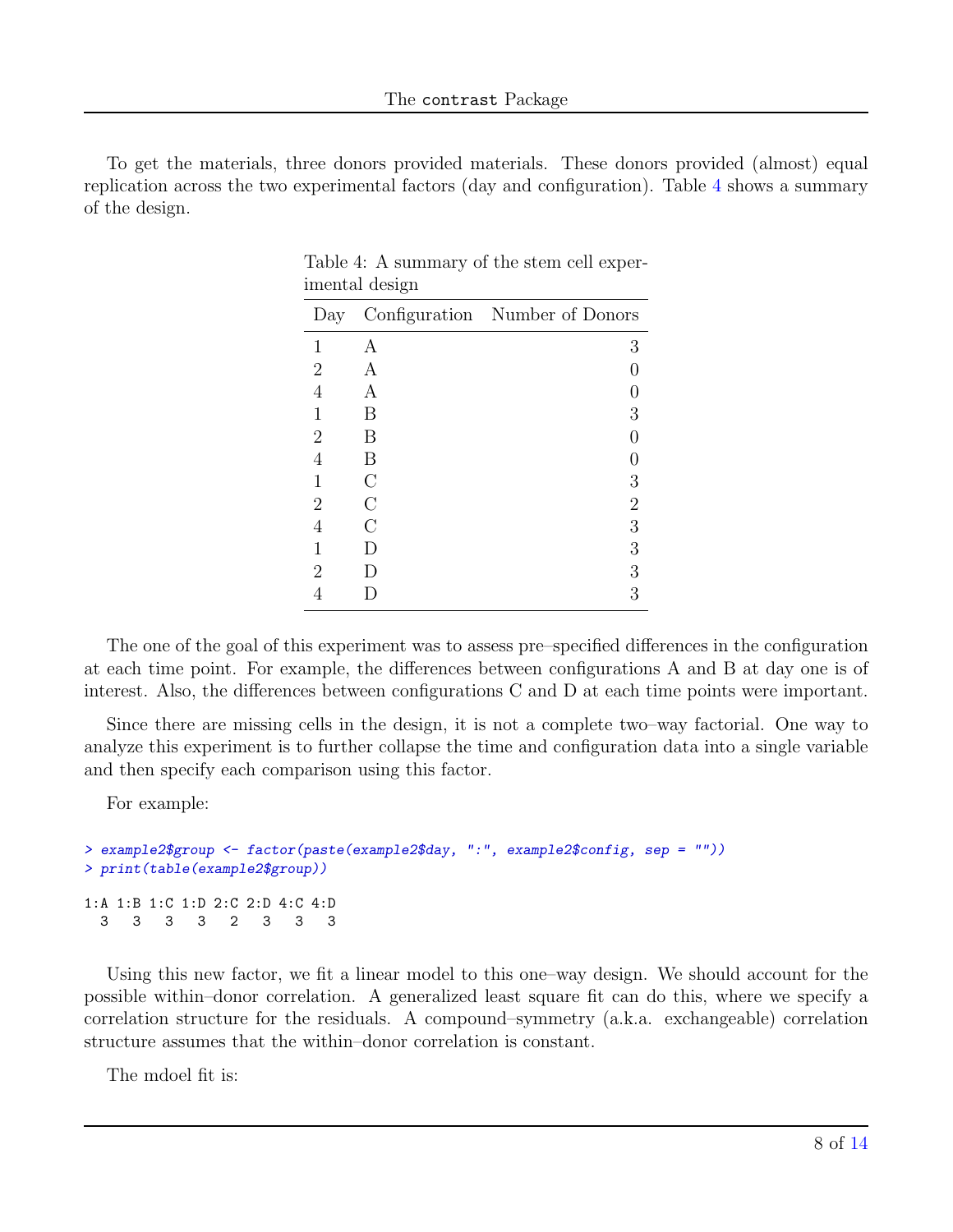```
> glsFit <- gls(expression ~ group,
+ data = example2,
               corCompSymm(form = " 1 | subject))> summary(glsFit)
Generalized least squares fit by REML
 Model: expression ~ group
 Data: example2
      AIC BIC logLik
 -6.19145 0.889052 13.09573
Correlation Structure: Compound symmetry
Formula: ~1 | subject
Parameter estimate(s):
     Rho
0.8820281
Coefficients:
              Value Std.Error t-value p-value
(Intercept) 9.300000 0.09811971 94.78218 0.0000
group1:B 0.194667 0.04766072 4.08443 0.0010
group1:C -0.139333 0.04766072 -2.92344 0.0105
group1:D 0.036667 0.04766072 0.76933 0.4536
group2:C 0.062477 0.05402811 1.15638 0.2656
group2:D -0.012000 0.04766072 -0.25178 0.8046
group4:C 0.139667 0.04766072 2.93044 0.0103
group4:D 0.032000 0.04766072 0.67141 0.5122
Correlation:
        (Intr) grp1:B grp1:C grp1:D grp2:C grp2:D grp4:C
group1:B -0.243
group1:C -0.243 0.500
group1:D -0.243 0.500 0.500
group2:C -0.214 0.441 0.441 0.441
group2:D -0.243 0.500 0.500 0.500 0.441
group4:C -0.243 0.500 0.500 0.500 0.441 0.500
group4:D -0.243 0.500 0.500 0.500 0.441 0.500 0.500
Standardized residuals:
      Min Q1 Med Q3 Max
-1.5808727 -0.7266915 0.4295423 0.6085851 1.1552531
Residual standard error: 0.1699483
Degrees of freedom: 23 total; 15 residual
```
In this example,  $n = 23$  and  $p = 8$ . This model estimates the residual variance and the withinsubject correlation, so  $q = 2$ . The default parameter estimates compare each group to the reference cell (day 1, configuration A). The summary table provides one of the p–values that we are interested in (configuration A vs. B at day 1). An example of obtaining the other p–values is shown below: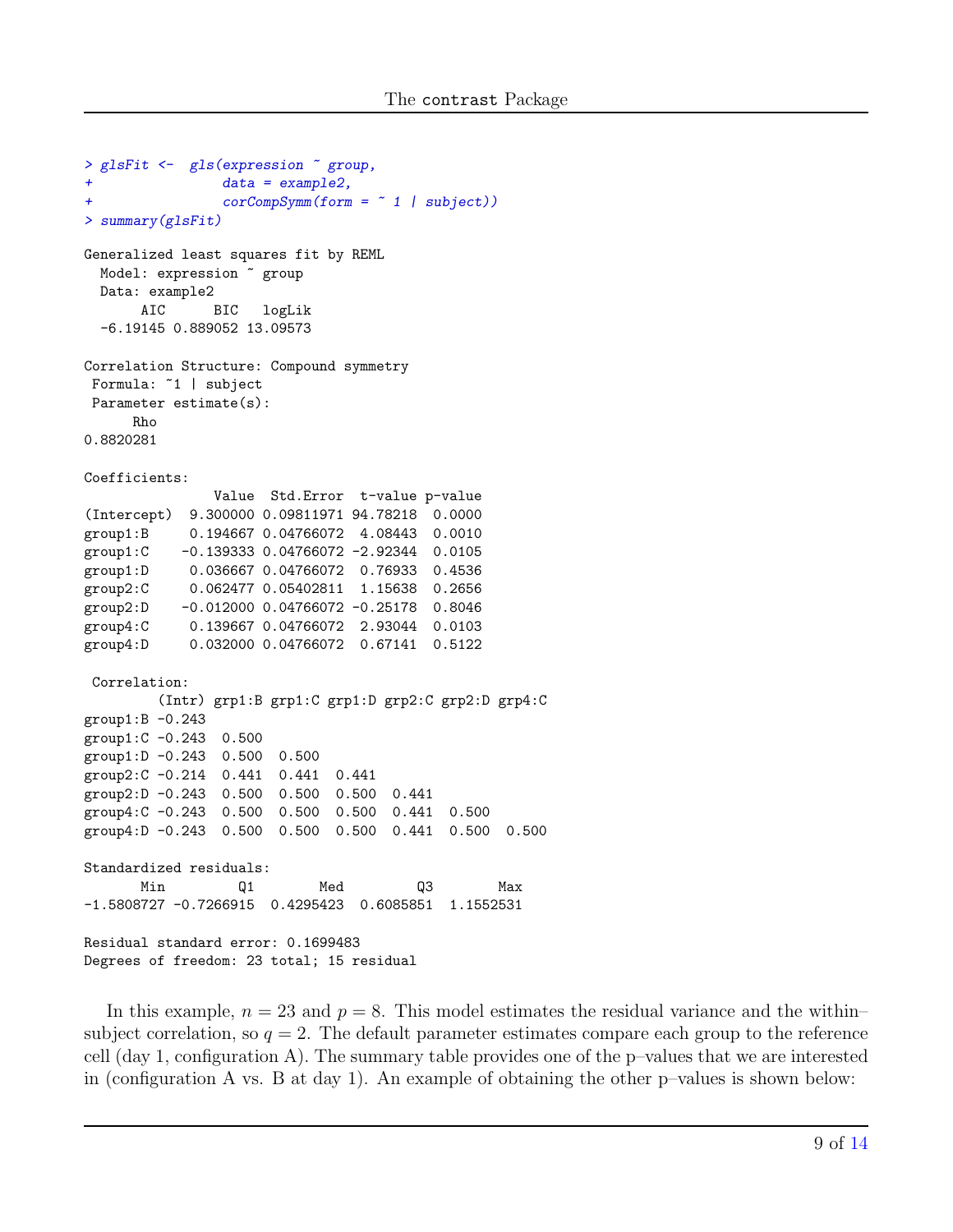

Figure 2: An interaction plot for the stem cell gene expression experiment

```
> print(
+ contrast(glsFit,
+ list(group = "4:C"),
+ list(group = "4:D")),
+ X = TRUE)
gls model parameter contrast
  Contrast S.E. Lower Upper t df Pr(>|t|)
1 0.1076667 0.04766072 0.00608024 0.2092531 2.26 15 0.0392
Contrast coefficients:
 (Intercept) group1:B group1:C group1:D group2:C group2:D group4:C group4:D
1 0 0 0 0 0 0 1 -1
```
## 2.4 Linear Mixed Models via lme

A similar model can be fit using a linear mixed model via the lme function. In this case, we can add a random intercept attributable to the donors. This can produce the above compound symmetry model, but here the within donor–correlation is constrained to be positive.

```
> lmeFit <- lme(expression ~ group,
+ data = example2,
              random = "1|subject)> summary(lmeFit)
```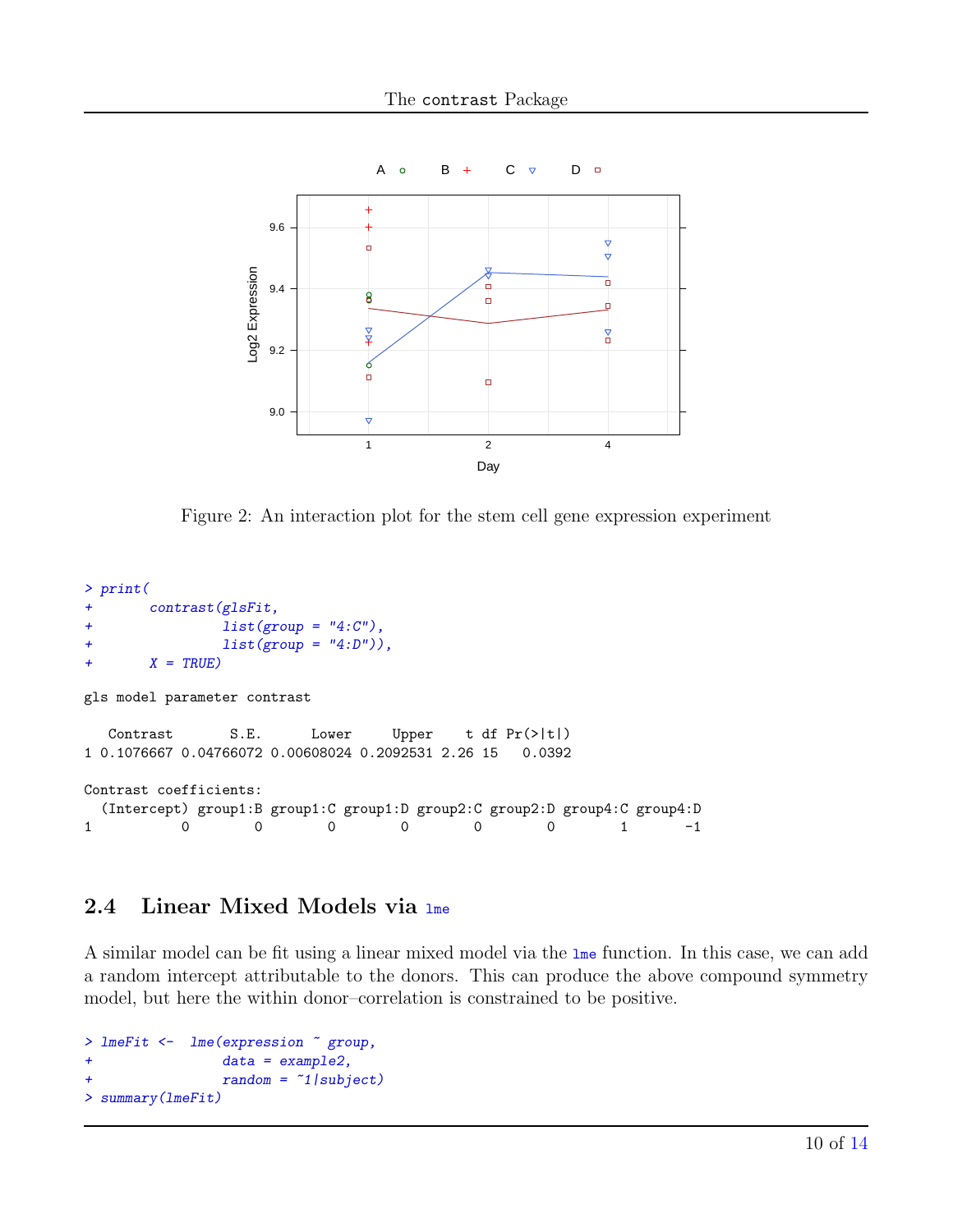```
Linear mixed-effects model fit by REML
Data: example2
      AIC BIC logLik
 -6.19145 0.889052 13.09573
Random effects:
Formula: ~1 | subject
       (Intercept) Residual
StdDev: 0.1596093 0.05837223
Fixed effects: expression \tilde{ } group
              Value Std.Error DF t-value p-value
(Intercept) 9.300000 0.09811971 13 94.78218 0.0000
group1:B 0.194667 0.04766072 13 4.08443 0.0013
group1:C -0.139333 0.04766072 13 -2.92344 0.0119
group1:D 0.036667 0.04766072 13 0.76933 0.4555
group2:C 0.062477 0.05402811 13 1.15638 0.2683
group2:D -0.012000 0.04766072 13 -0.25178 0.8051
group4:C 0.139667 0.04766072 13 2.93044 0.0117
group4:D 0.032000 0.04766072 13 0.67141 0.5137
Correlation:
        (Intr) grp1:B grp1:C grp1:D grp2:C grp2:D grp4:C
group1:B -0.243
group1:C -0.243 0.500
group1:D -0.243 0.500 0.500
group2:C -0.214 0.441 0.441 0.441
group2:D -0.243 0.500 0.500 0.500 0.441
group4:C -0.243 0.500 0.500 0.500 0.441 0.500
group4:D -0.243 0.500 0.500 0.500 0.441 0.500 0.500
Standardized Within-Group Residuals:
       Min Q1 Med Q3 Max
-1.48394624 -0.46168591 0.03798095 0.17092529 1.57981011
Number of Observations: 23
Number of Groups: 3
> print(
+ contrast(lmeFit,
+ list(group = "4:C"),
+ list(group = "4:D")),
+ X = TRUE)
lme model parameter contrast
  Contrast S.E. Lower Upper t df Pr(>|t|)
1 0.1076667 0.04766072 0.004701935 0.2106314 2.26 13 0.0417
Contrast coefficients:
  (Intercept) group1:B group1:C group1:D group2:C group2:D group4:C group4:D
1 0 0 0 0 0 0 1 -1
```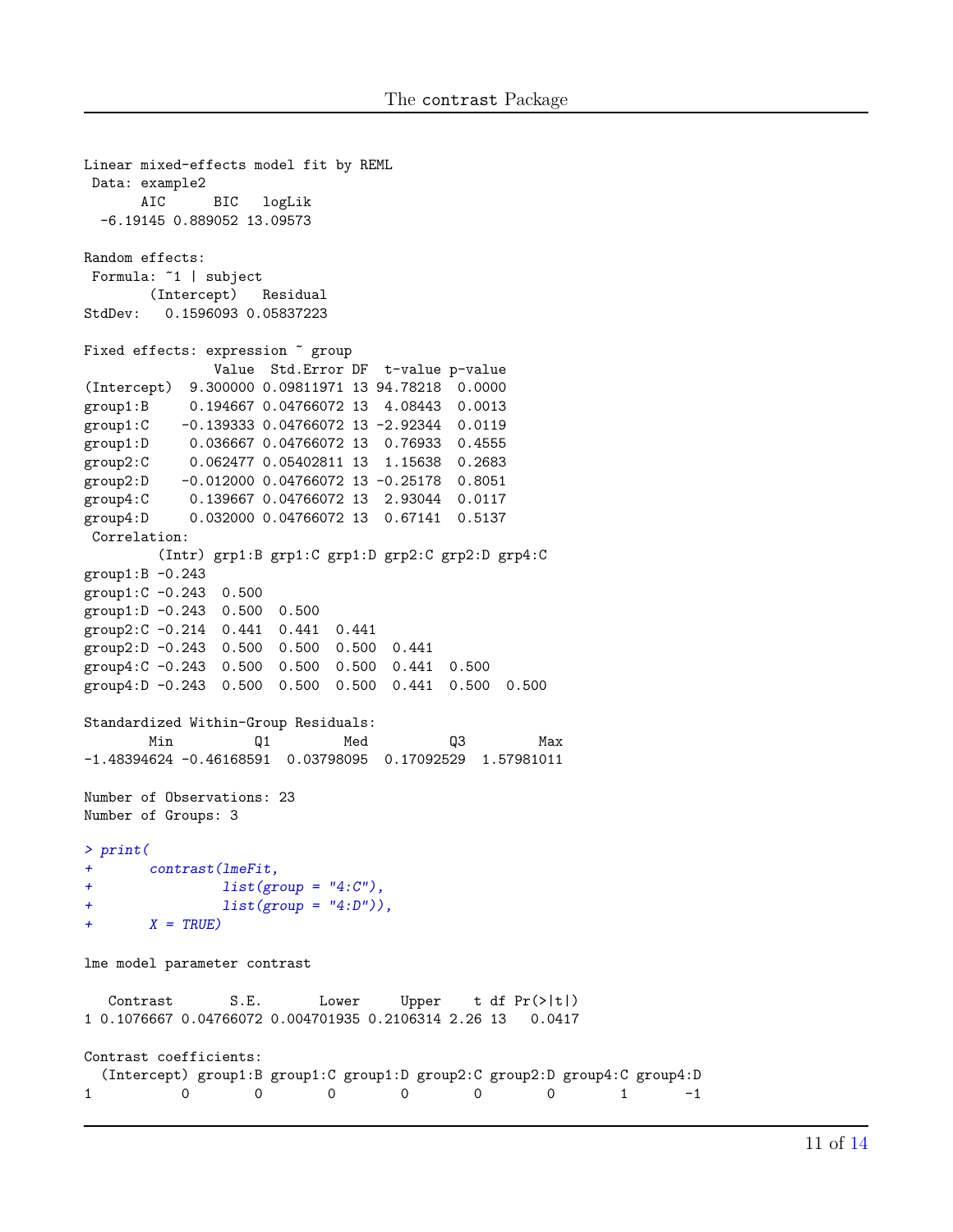Comparing this to the gls model results, the default coefficients have identical parameter estimates, standard errors and test statistics, but their  $p$ -values are slightly different. This is due to the difference in how the degrees of freedom are calculated between these models. The same is true for the example contrast for the two models (15 versus 13 degrees of freedom).

#### 2.5 Generalized Estimating Equations

Yet another way to fit a model to these data would be to use a generalized linear model–type framework using normal errors and a log (base 2) link. To account for the within–donor variability, a generalized estimating equation approach can be used. We use the geese function in the geepack package.

```
> geeFit <- geese(2^expression ~ group,
+ data = example2,
+ id = subject,
+ family = gaussian(link = "log"),
                 \text{costr} = "exchangeable")
> summary(geeFit)
Ca11:geese(formula = 2^{\circ}expression \tilde{ } group, id = subject, data = example2,
   family = gaussian(link = "log"), corstr = "exchangeable")
Mean Model:
Mean Link: log
Variance to Mean Relation: gaussian
Coefficients:
              estimate san.se wald p
(Intercept) 6.457722542 0.026389560 5.988175e+04 0.000000e+00
group1:B 0.135794630 0.050258381 7.300426e+00 6.893827e-03
group1:C -0.108696851 0.021072464 2.660745e+01 2.492803e-07
group1:D 0.029699999 0.038955648 5.812621e-01 4.458180e-01
group2:C 0.046523041 0.009556373 2.370009e+01 1.125773e-06
group2:D -0.019772151 0.023979491 6.798732e-01 4.096304e-01
group4:C 0.085212961 0.020968201 1.651539e+01 4.825666e-05
group4:D 0.007844728 0.014919471 2.764706e-01 5.990239e-01
Scale Model:
Scale Link: identity
Estimated Scale Parameters:
          estimate san.se wald p
(Intercept) 3633.935 1393.139 6.804018 0.009095294
Correlation Model:
Correlation Structure: exchangeable
Correlation Link: identity
```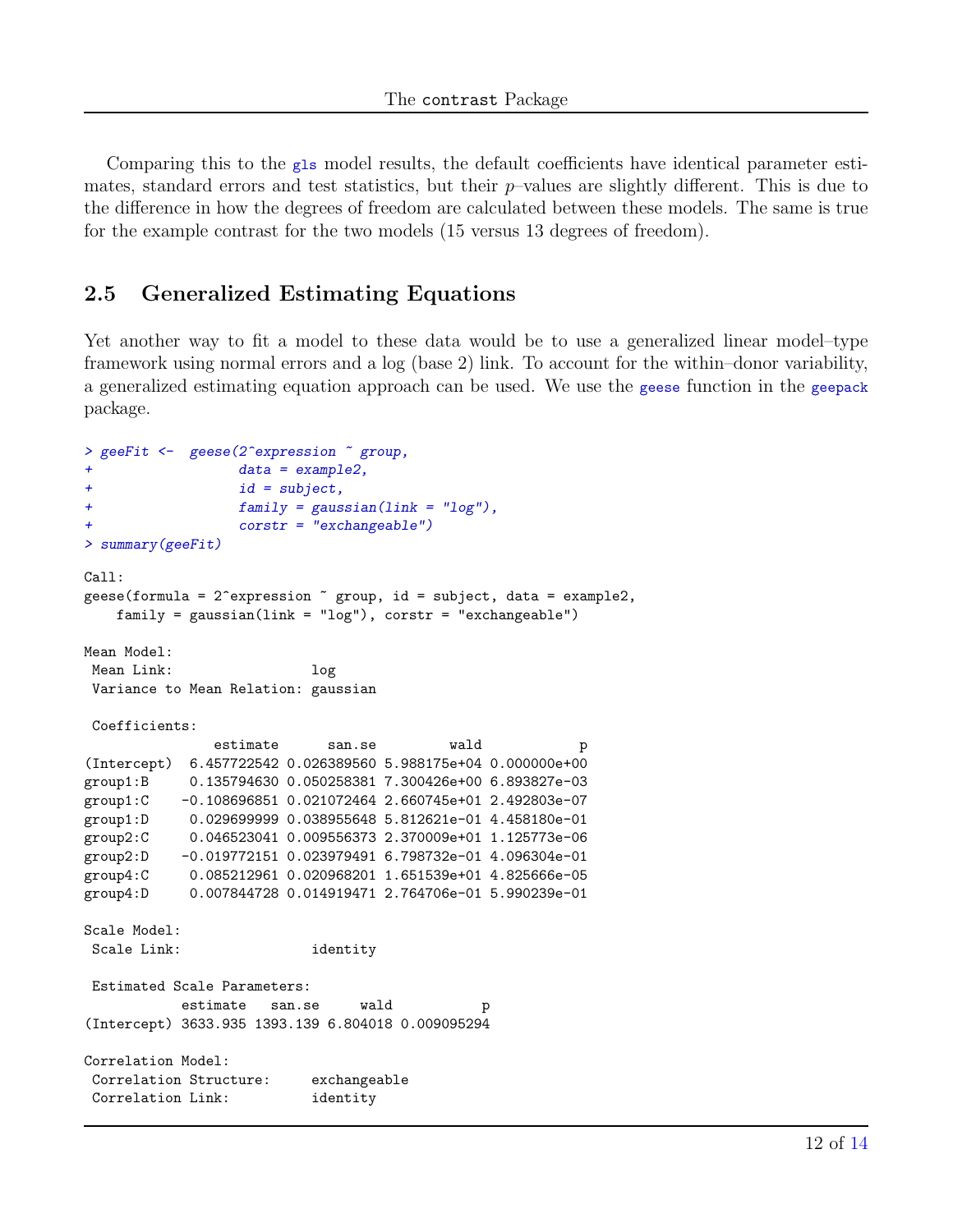```
Estimated Correlation Parameters:
     estimate san.se wald p
alpha 0.6081796 0.2336629 6.774606 0.009246391
Returned Error Value: 0
Number of clusters: 6 Maximum cluster size: 7
> print(
+ contrast(geeFit,
+ list(group = "4:C"),
+ list(group = "4:D")),
+ X = TRUEgeese model parameter contrast
   Contrast S.E. Lower Upper Z df Pr(>|Z|)
1 0.07736823 0.029537 0.01947678 0.1352597 2.62 NA 0.0088
Contrast coefficients:
 (Intercept) group1:B group1:C group1:D group2:C group2:D group4:C group4:D
1 0 0 0 0 0 0 1 -1
```
For this model, a simple Wald test is calculated. The contrast shows a more significant p–value than the other models, partly due to the scale and partly due to the distributional assumptions about the test statistic.

# 3 Fold changes

The contrast method also computes fold changes using the follow process:

- 1. For the two groups defined by the a and b arguments, the predicted outcomes are computed. When the model objects is generated by either  $g_{\text{Im}}$  or geese, the linear predictor is calculated.
- 2. The two predicted values are optionally transformed by the  $f c$ Func argument. For our gene expression example, we might use  $function(u)$   $2\gamma u$ , while for generalized linear models we might use the inverse link function from the family object.
- 3. The predicted value for the a group is divided by the predicted value for the b group.
- 4. If the fcType argument is "simple", the ratio is returned as the fold change. fcType = "log" returns the log (base  $e$ ) of the ratio. If the type is "signed", a different calculation is used. If the simple ratio is less than one, the negative reciprocal of the ratio is returned; otherwise the fold change is equal to the simple ratio